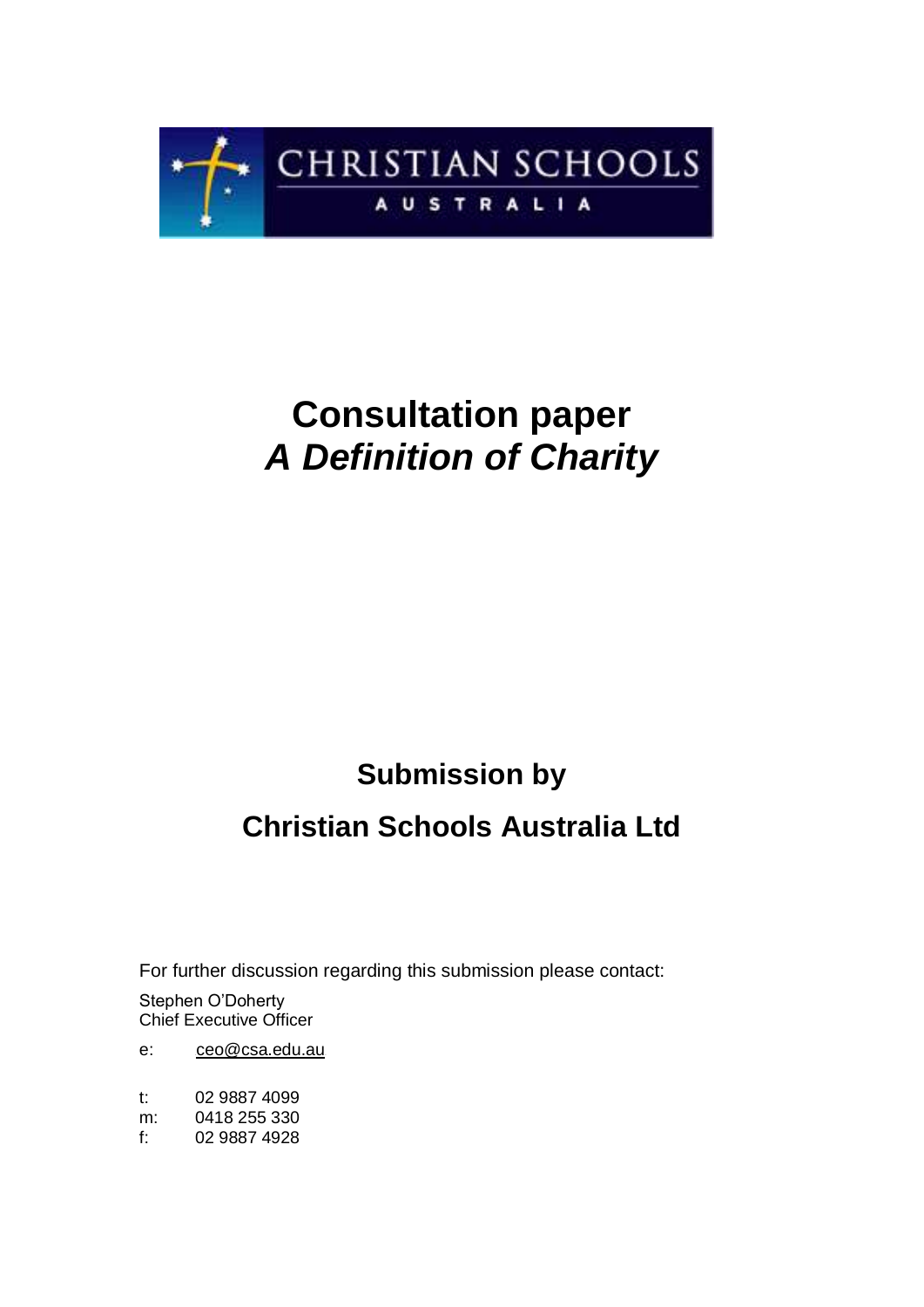This submission has been prepared by:

| Stephen O'Doherty                 | Mark Spencer                       |
|-----------------------------------|------------------------------------|
| <b>Chief Executive Officer</b>    | Executive Officer, National Policy |
| E: ceo@csa.edu.au                 | E: mspencer@csa.edu.au             |
| T: 02 9887 4099                   | T: 02 6257 7989                    |
| F: 02 9887 4099                   | F: 02 6257 6637                    |
| PO Box 403<br>North Ryde NSW 1670 | PO Box 6061<br>O'Connor ACT 2602   |

Original document © 2011 Christian Schools Australia Limited A.C.N. 092 580 124

 This publication is protected by Australian and international copyright law. Any member school may use this document in accordance with the CSA *Shared Resources Licence*, a full copy of which can be obtained from the National Office.

 This publication is provided as a submission to the review of the *Definition of Charity* and may be used in accordance for the purposes of that review and in accordance with the terms of that process.

 All other rights are reserved. No part of this publication may be reproduced, stored in a retrieval system, or transmitted, in any form or by any means, electronic, mechanical, photocopying, recording or otherwise, without the prior written permission of Christian Schools Australia Limited. Without limiting the generality of the above the use of this information for commercial purposes is expressly prohibited.

The moral rights of the author/s listed above are acknowledged.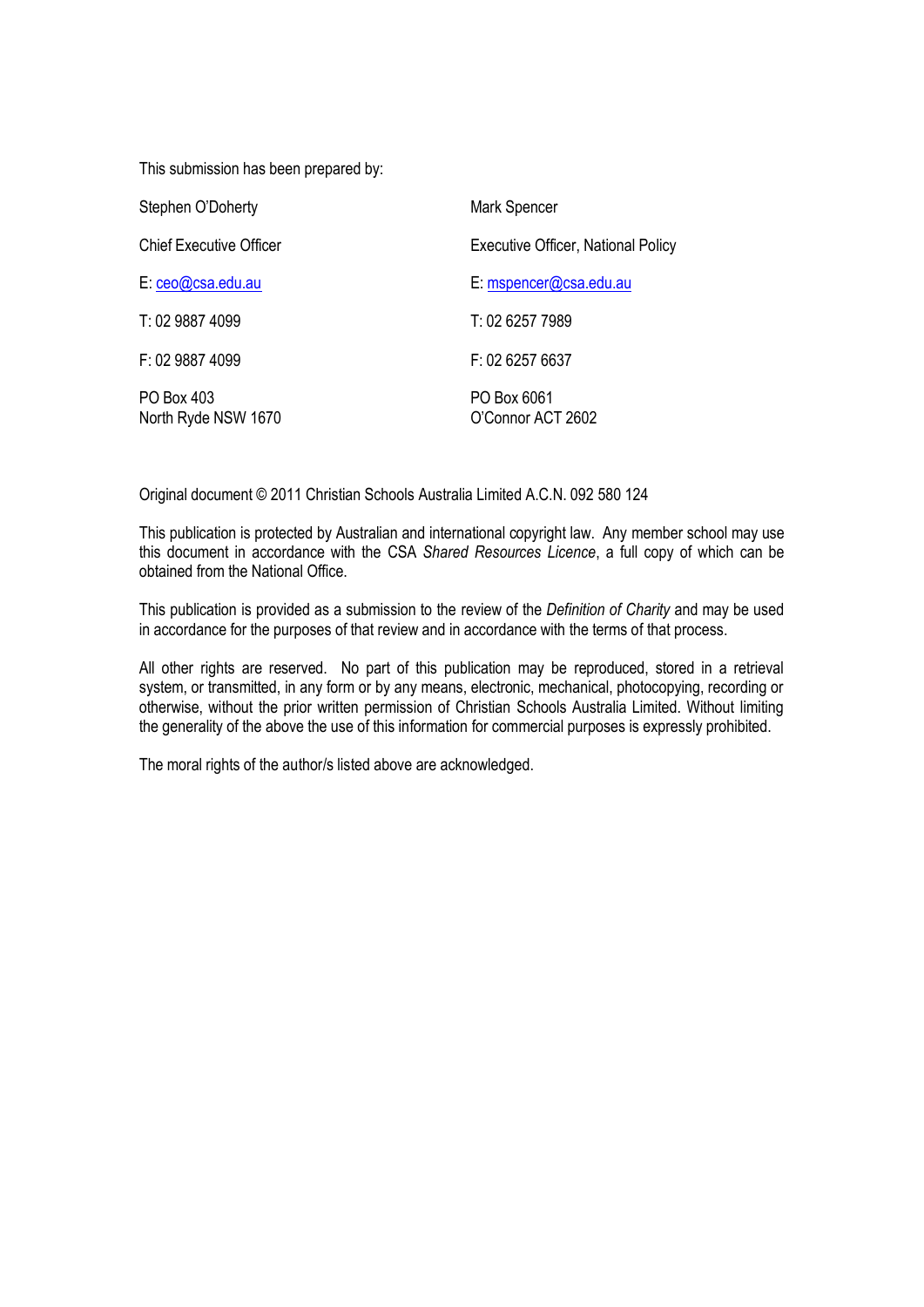### *1. Introduction*

 Christian Schools Australia (CSA) is a peak group representing 130 member schools Australia wide with approx 46,000 students and more than 2,000 teaching staff. CSA provides leadership in policy, services and resources for its members, and generally works to advance the cause of Christian schooling.

 CSA member schools are geographically, culturally and educationally diverse, while serving predominantly middle to lower socio-economic communities. They operate as locally governed, community‐based, not for profit religious organisations.

 CSA member schools are closely aligned with one or more Christian churches in their communities. As faith‐based schools, our members are overt and particular about the beliefs and values that underpin the schools' culture and practice.

 As a direct expression of Christian faith, our member schools have a strong culture of mission and service both at home and overseas. They educate students to be locally and globally active citizens, concerned about the welfare of others and about using their gifts to serve.

 CSA member schools have attracted very strong community support as evidenced by their enrolment growth, which has averaged almost 10 percent over the past decade.

 Many CSA members were commenced by and remain affiliated with a local church, and draw their enrolments from church families. Others are associated with and supported by members from a number of churches in their local area. In addition, most CSA schools also attract significant enrolments from families who, while not currently attending a Christian church, nonetheless deliberately choose the school because they desire for their children an education that is based upon Christian beliefs and values. This can be expected when the position is accepted that every parent has an inalienable right to choose the type of education they desire for their children.

 We have set out below our initial submission to the Consultation Paper on the Definition of Charity. In doing so we reserve the right to provide further analysis and comment either in response to other submissions or more generally. In particular we may wish to make a response to any proposed legislative change which may be recommended following the consultation.

#### *2. The need for a statutory definition of charity*

 Christian schools remain unconvinced of the need for a statutory definition of charity. Rather that the numerous reviews that have made such a recommendation being the benchmark we take the view that the ultimate decision by Governments not to take such action provides the better guide as to the real need in this area.

 It is simplistic to suggest that enshrining existing common law definitions in statute will overcome any perceived confusion or lack of clarity around the meaning of the term. Rather, in our view, it will introduce a potentially greater level of uncertainty and lack of clarity. As 'guidance' around the meaning of these newly legislated terms is developed and inevitably challenged within the judicial system, a whole new body of precedent will doubtless be created around this new material. The result may be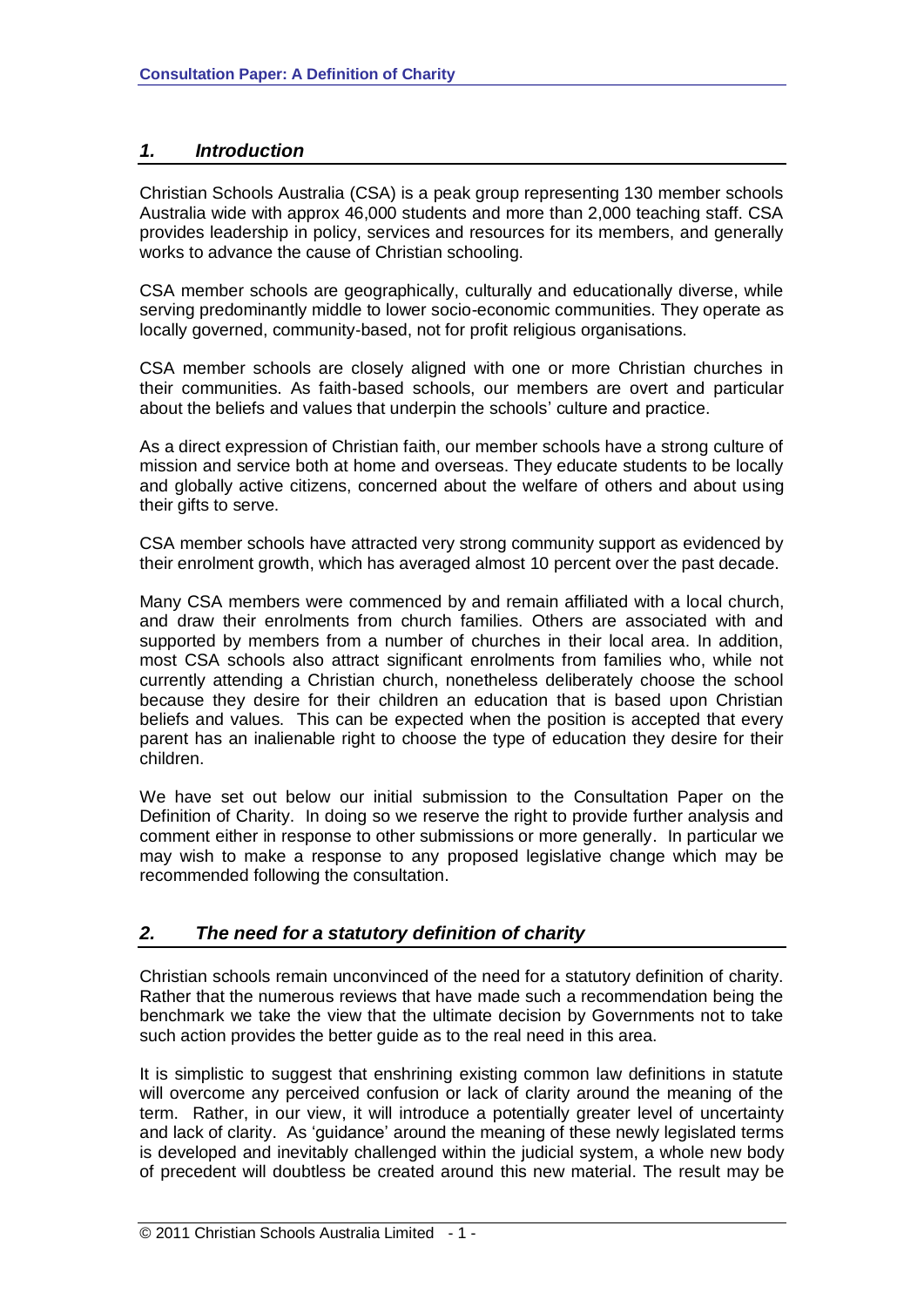no clearer than at present and without the benefit of generations of common law understanding.

 Quite simply we do not believe that the case has been adequately made for the need for such a change in approach to charities, overturning as it does some 400 odd years of legal history and development. Recent High Court decisions in the area have created, in our view, far greater clarity than uncertainty and we believe that there is a clear, stable and reliable body of legal understanding within the current approach.

 Comments below in relation to issues canvassed in the Consultation Paper should be read in the light of this overarching concern that the case for change has not been made, and may be flawed.

#### $3.$ *3. Issues in Defining Charity*

 The core definition identified in the Paper contains seven elements. Each of these is dealt with in turn below.

#### **Not-for-profit**

 Subject to the outcomes of the separate consultation in relation to the 'in Australia' special conditions, we see the requirement to be not for profit in the legal sense to be non-contentious and straightforward.

#### **Dominant Purpose**

 As acknowledged in the Consultation Paper the interaction of purposes and activities remains problematic despite the introduction of a statutory definition. A stated objective of introducing a definition is to improve public understanding of charities. In the light of the confusion around purposes and activities, to change from a dominant purpose to an exclusively charitable purpose approach would, we believe, potentially create potentially greater misunderstanding.

 The distinction between activities and purposes is likely to continue to be confused by the general public, with observed activities being misconstrued as purposes. In this context to talk of a charity being required to be *exclusively* charitable may mislead the public into thinking that activities must similarly be exclusively charitable, which is clearly not intended. The retention of the dominant purposes approach conveys this reality far more clearly.

#### **For the public benefit**

 We remain strongly of the view that none of the three specified 'heads' of charity (relief of poverty, education and religion) should be subject to a public benefit test but retain the existing presumption of a public benefit.

 The detailed discussion around a public benefit test in the discussion paper demonstrates the complexity and potential for significant confusion and uncertainty in this area. Within the paper itself exceptions and modifications are already identified that would need to be accommodated. We believe that these are merely the tip of the iceberg. This complexity will directly lead to significant and ongoing compliance and regulatory costs that can only be accommodated by the reduction in benefits and services to those being served.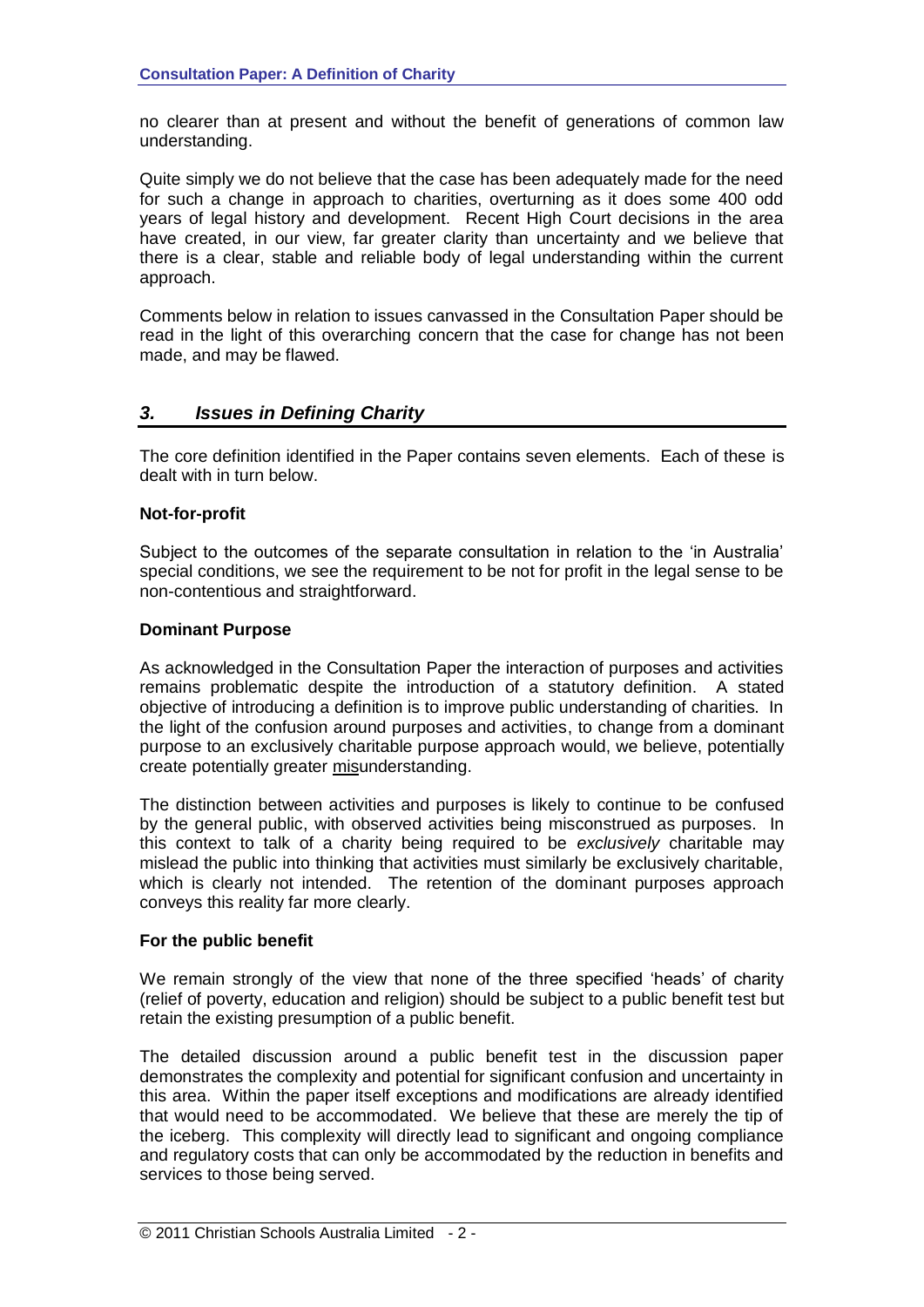We understand the argument that such a test may be necessary in a fourth 'catch-all' category of charities, to allow flexibility in dealing with applications for classification within this group. Nonetheless to impose such an onerous and unnecessary requirement on the existing categories, particularly as there has been no significant demonstrated policy failing to date, would be a retrograde decision.

 The public benefit test as proposed is also highly subjective. It involves identifying a benefit of the activities and balancing this identified benefit against any detriment or harm. Such a simplistic 'cost/benefit' type approach does not adequately reflect, or respect, the complex nature of charitable work. The approach is implicitly values- laden, potential ideologically-driven and subjective. It raises particular concerns for the provision of education, religion or – in the case of Christian schools – faith-based education.

education.<br>The community concerns cited to justify the imposition of a public benefit test are, in our view, significantly overstated. In no way do we condone or support the activities of 'cult-like organisations'. The proposed response, through the imposition of a subjective public interest test is, however, disproportionate to the real level of the problems and potentially creates a significant constraint on the exercise of religious freedom in Australia.

#### **Activities to be in furtherance of charitable purposes.**

 Subject, once again, to other consultations and policy changes in relation to *'Better targeting of not-for-profit tax concession'* the certainty provided by the *Word Investments* decision we believe resolves this issue. Provided that the dominant purpose of an entity is charitable and its activities are in furtherance of that purpose no further test should be required.

### **Disqualifying purpose/activities**

 The Consultation Paper itself shifts in its use of terminology from discussing disqualifying purpose in section 2.1 to disqualifying activities in 2.1.5 noting the confusion between the two.

 The focus of the discussion is in relation to political activity which we believe to be an important and legitimate activity in furtherance of charitable purposes. Once again we consider that the decision of the High Court in the *Aid/Watch* decision resolves any potential ambiguity in this regard.

 In considering the potential for illegal activities to be disqualifying, it is important to evaluate the impact of any such disqualification. The distinction between the action of individuals and an organisational intent also needs to be borne in mind. Further consultation in relation to this issue would be helpful.

### **Type of Entity**

The proposed excluded entities we view to be non-contentious and straightforward.

### *4. Charitable Purposes*

 While the approach taken in defining individual 'heads' of charitable purposes is, consistent with the current approach, we would consider it somewhat problematic if this was enshrined in legislation.